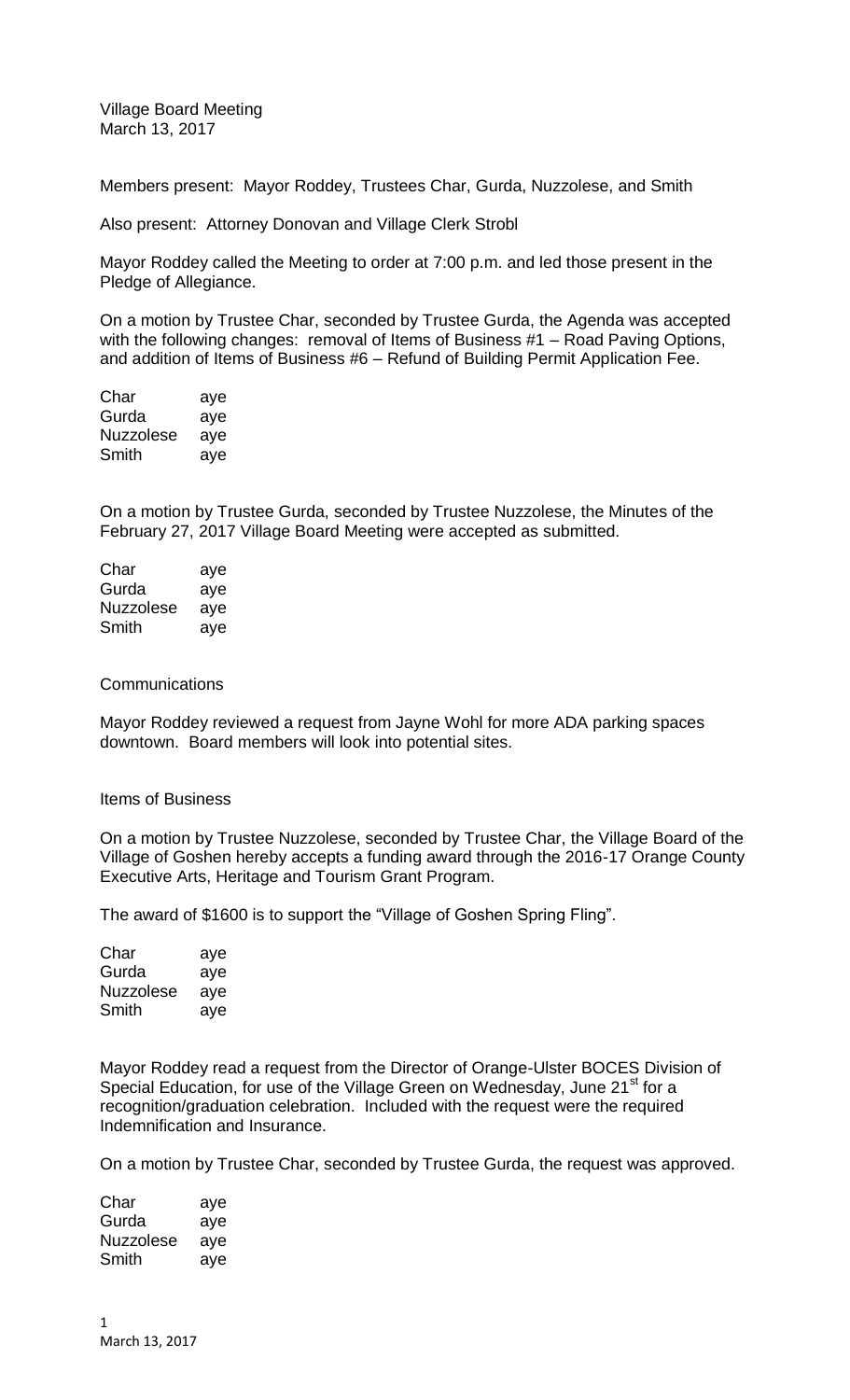Trustee Char moved the following, which was seconded by Trustee Smith:

The Village Board of the Village of Goshen hereby schedules the Public Hearing on the proposed 2017/2018 budget for March 27, 2017, at 7:00 p.m. or as soon thereafter as may be heard.

| Char             | aye |
|------------------|-----|
| Gurda            | aye |
| <b>Nuzzolese</b> | aye |
| Smith            | aye |

On a motion by Trustee Char, seconded by Trustee Nuzzolese, the Treasurer is hereby authorized to transfer budget line items as designated in the attached schedule. The purpose of these transfers is to balance certain budget lines.

| Char      | aye |
|-----------|-----|
| Gurda     | aye |
| Nuzzolese | aye |
| Smith     | aye |

Date Prepared: 03/09/2017 11:10 AM

# VILLAGE OF GOSHEN

# **Budget Adjustment Form**

GLR41501.0

Page 1 of 1

| Year:        | 2017 | Period: 3                                                                | Trans Type: | B1 - Transfer | Slatus: Batch                                     |            |
|--------------|------|--------------------------------------------------------------------------|-------------|---------------|---------------------------------------------------|------------|
| Trans No.    | 1196 | Trans Date: 1XV14/2017                                                   | User Ref:   | SARA          |                                                   |            |
| Requested:   |      | <b>Appraved:</b>                                                         | Created by: | <b>SARA</b>   |                                                   | 03/09/2017 |
| Dascription: |      | SEWER FUND BUDGET TRANSFERS<br>(MAINTENANCE TO AVOID OVER BUDGET ITEMS). |             |               | Account # Crder: No.<br>Print Parent Account: No. |            |
| Account No.  |      | <b>Account Description</b>                                               |             |               |                                                   | Amount     |
| G.8150.4810  |      | SEWAGE TREAT/DISPOSAL EDUCATION                                          |             |               |                                                   | 3.514.13   |
| G.8130.4150  |      | SEWAGE TREAT/DISPOSAL ELECTRIC                                           |             |               |                                                   | -13.303.00 |
| G 8130.4050  |      | SEWAGE TREAT/DISPOSAL CHEMICALS                                          |             |               |                                                   | 10,000.00  |
| G-8450.4260  |      | SEWAGE TREAT/DISPOSAL GAS                                                |             |               |                                                   | -5,000.00  |
| G.8130.4560  |      | SEWAGE TREAT/DISPOSAL EQUIPMENT REPAIR.                                  |             |               |                                                   | 5,000.00   |
| G 8133.4530  |      | SEWAGE TREAT/DISPOSAL PERMIT FEES                                        |             |               |                                                   | -900-00    |
| 15,8130,4800 |      | SEWAGE TREAT/DISPOSAL.TOOLS                                              |             |               |                                                   | 900.00     |
| 6.8120.4565  |      | SANITARY SEWERS INFRASTRUCTURE REPAIRS.                                  |             |               |                                                   | $-514.13$  |
|              |      |                                                                          |             | Total Amount: |                                                   | 0.100      |

On a motion by Trustee Char, seconded by Trustee Nuzzolese, and based on the recommendation of Building Inspector Lewis, the Village Board hereby authorizes a refund, in the amount of \$263.00, for a building permit application fee paid by Ronald Orion, 240 North Church Street, (124-1-67).

| Char             | aye |
|------------------|-----|
| Gurda            | aye |
| <b>Nuzzolese</b> | aye |
| Smith            | ave |

## Mayor/Trustee Comments

Trustees Nuzzolese, Gurda, Char, and Smith all offered thanks to the Department of Public Works and the Police Department for the very successful St. Patrick's Day Parade.

Trustee Smith noted that the DPW has completed preparations for the snowstorm, predicted to start after midnight.